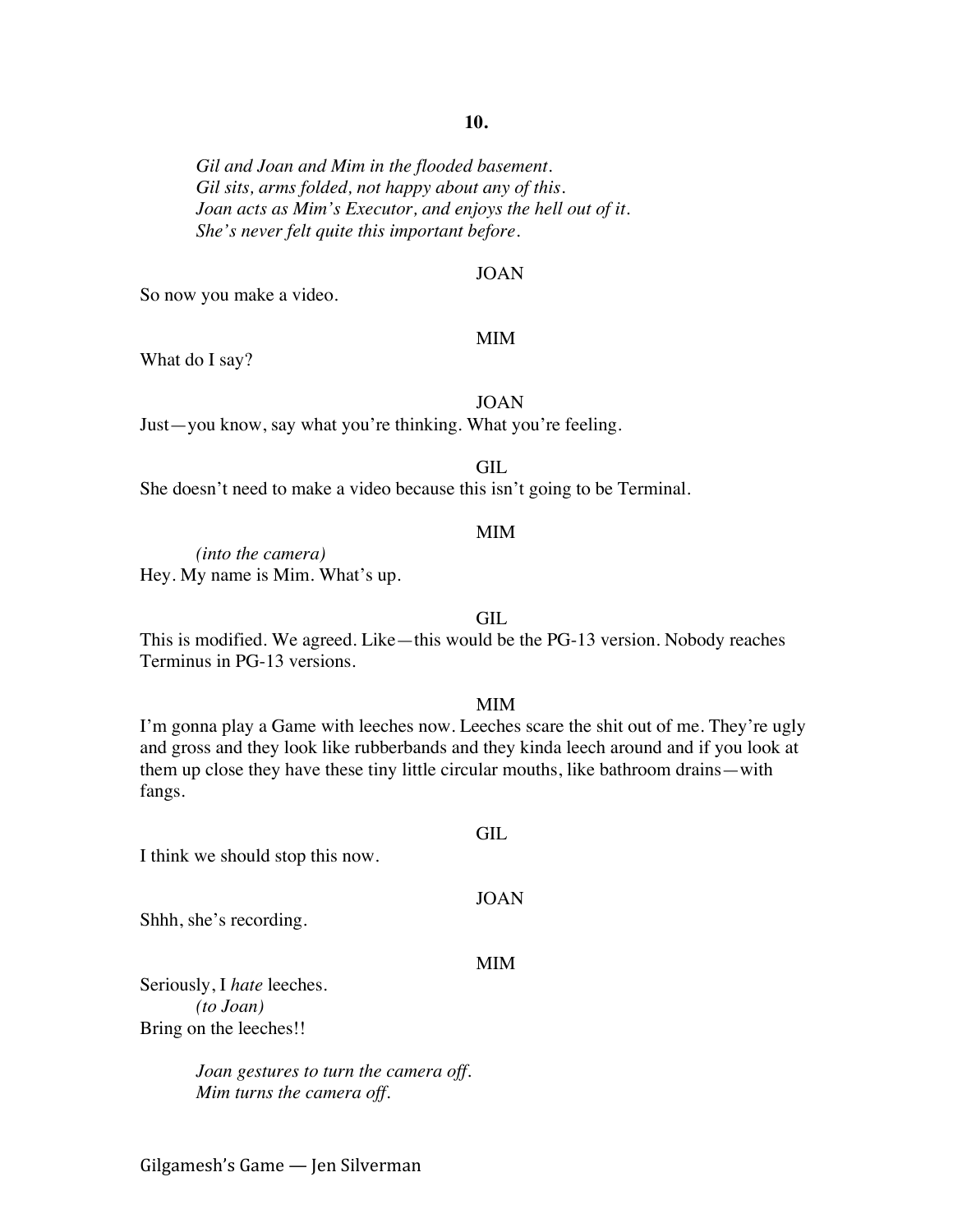#### MIM

Doesn't anybody ever record their turn?

GIL & JOAN

*(same time, shocked)*

No!

## MIM

Whoa, OK. Why not?

GIL

Because this isn't some prurient S&M dungeon thing, Mim, this is spiritual! This is transcendent! This is— there's no way for you to understand. We should just stop this now.

#### MIM

*(to Joan)* He's upset.

#### JOAN

*(to Gil)* One turn, we said. And then she goes back to her mom. Come on.

#### MIM

Yeah, Gil. Come on.

*Beat. Gil shrugs: do what you want. With great ceremony and flourish, Joan takes out a jar of leeches. Mim shivers. This is so gross. Joan unscrews the lid of the jar.*

#### MIM

*(solemnly)* Mim to Joan of Arc. Mim enters the Game. *(her usual tone)* I should strip.

#### GIL

Don't strip!!

MIM

I should. So there's more body-surface for the leeches.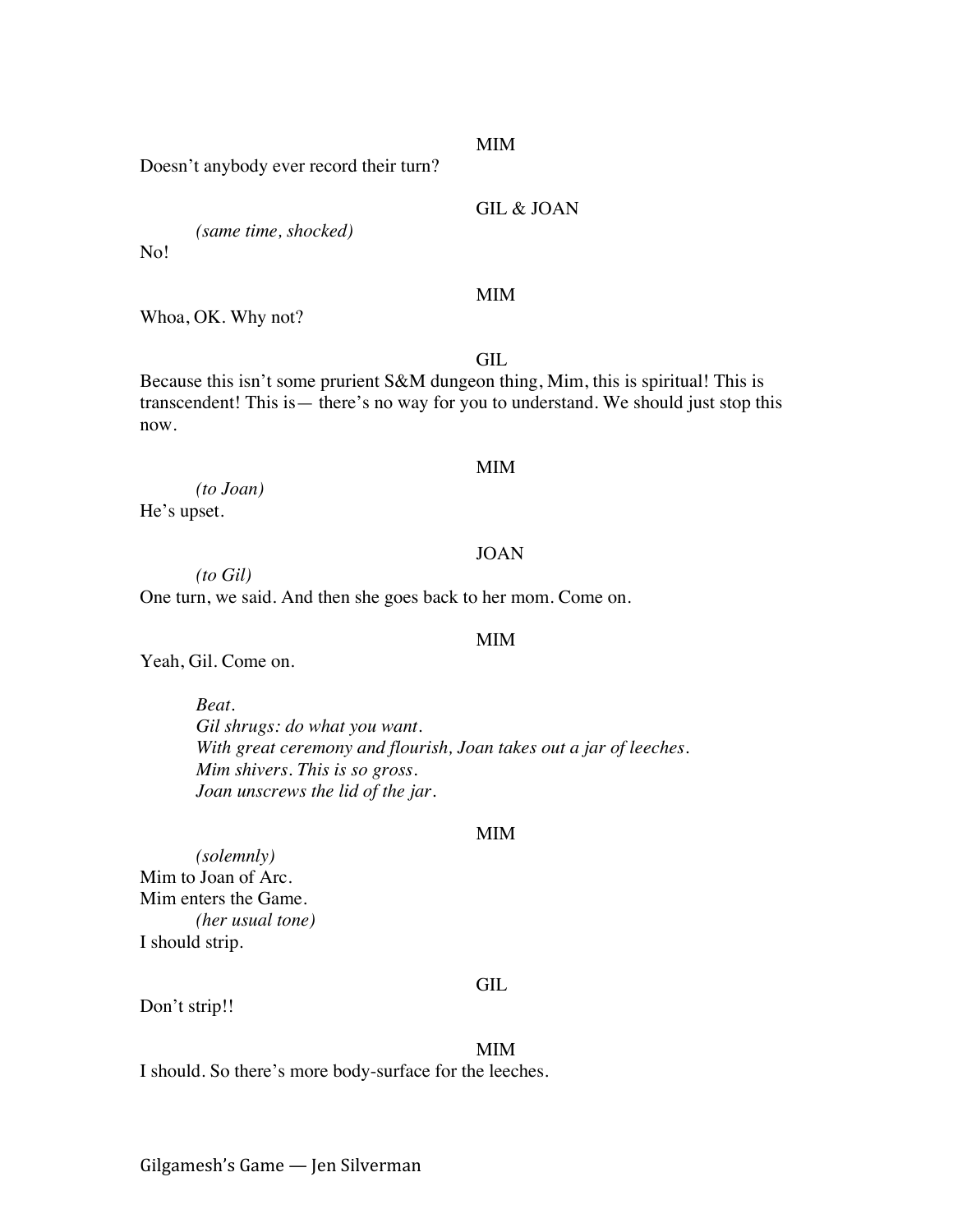#### JOAN

She's got a point.

#### MIM

If I'm gonna do something—modified or not—I really *do* it. I'm ambitious. That's how I got to be captain of my soccer team.

# JOAN

You play soccer? I hate soccer.

#### GIL

*(as Mim strips)* Please—God—please don't take your clothes off—stop that—Mim—please stop that—

*Mim stops when she's down to her panties and bra.*

#### JOAN

*(with some envy)* I didn't need a bra when I was twelve.

#### MIM

I'm fourteen, OK? FourTEEN.

*For emphasis, she plunges her hand into the jar of leeches. Even Joan draws back, a little grossed out.*

#### JOAN

I'm supposed to be your Executor.

#### MIM

Oh. Sorry. Go ahead.

*Using cooking tongs, Joan plucks leeches out of the jar. She puts them on Mim's body. Arms, shoulders, chest, legs. Mim is crawling with leeches. She is simultaneously disgusted, scared, and ecstatic.*

#### MIM

Ewwww. This is so gross. This is so disgusting. Oh God. Fuck. Shit this is sick. Oh Jesus. Shit shit shit. Fuck!

#### GIL

She didn't learn those words from me.

# JOAN

Shhh! Don't distract her!

Gilgamesh's Game — Jen Silverman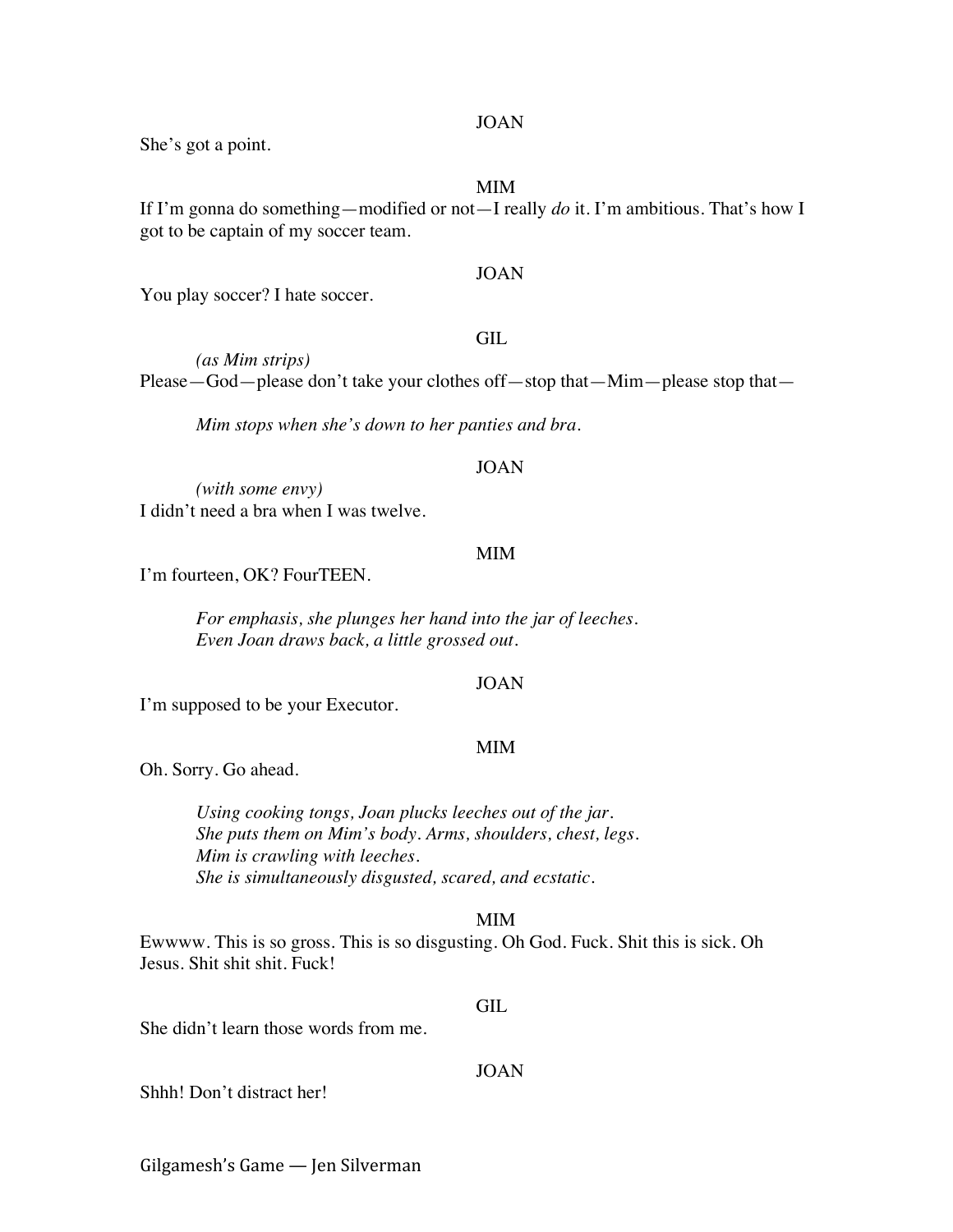*She covers Mim with leeches. When Mim is leeched, Joan takes a step back. She and Gil stand and watch Mim writhe, gasp, and struggle with the darkest corners of her soul.* **GIL** Just this once. JOAN You think I want a kid hanging around? You think I want her Obstacling our Game? GIL Just this once and then she goes home. JOAN You think I'm gonna want to keep her around? *Beat.* GIL You were really enjoying being her Executor. JOAN No I wasn't. GIL Yeah you were. JOAN I was just doing a good job. That's all. GIL This isn't even the real Game. This is PG-13 Game. You don't have to do *that* good a job. JOAN If I'm gonna do something—modified or not—I really *do* it. I'm ambitious. *She and Gil look at each other.* GIL You like her. JOAN She's kind of a brat. She's smart.